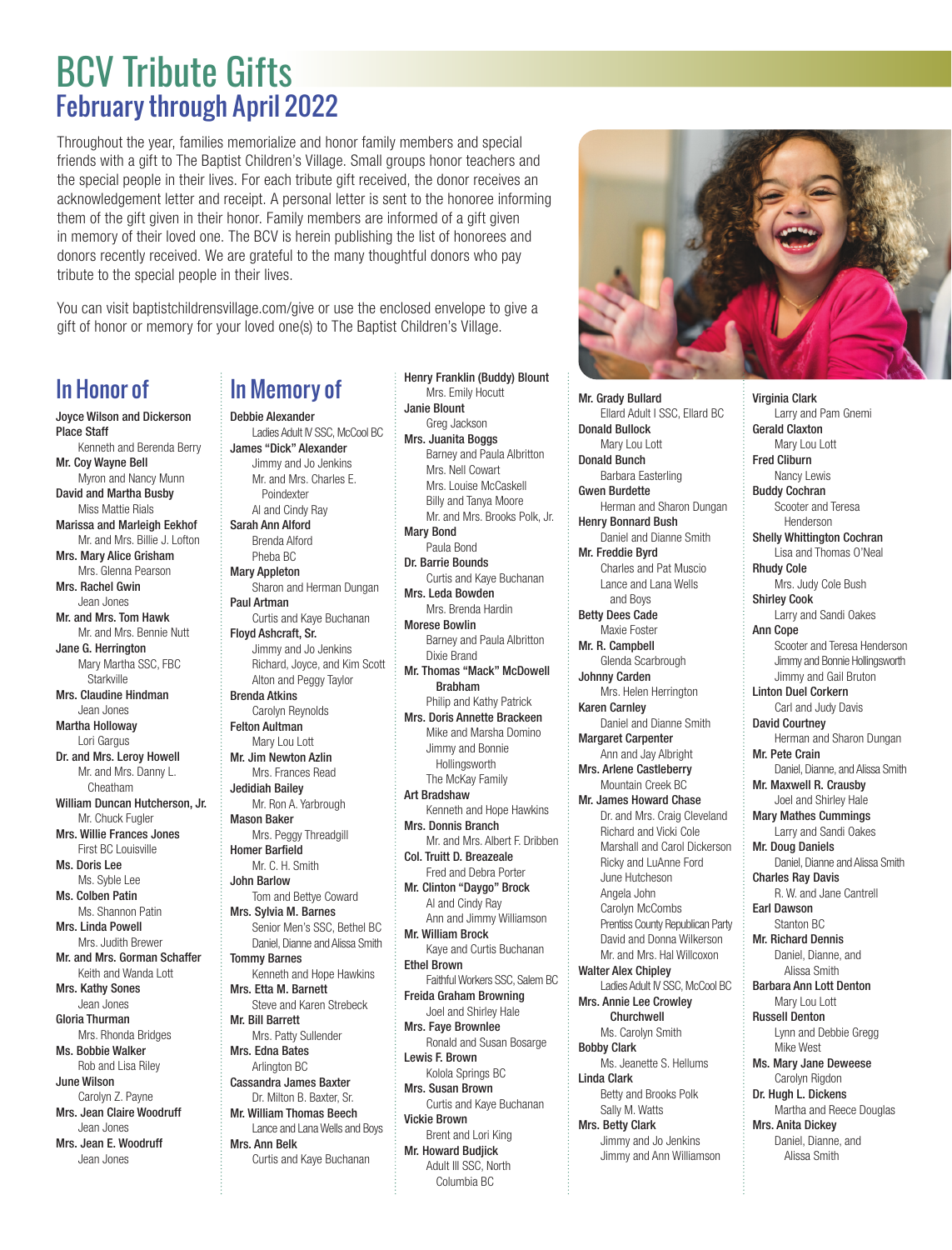Laura Lee Dixon Arlington BC Mrs. Lola Douglas Mr. and Mrs. Richard E. Douglas Tony Rogers Family Mrs. Sue Dowdy Curtis and Kaye Buchanan Mr. Patrick Doyle Mrs. Tena Haskins Bucky Dunaway Adult VII SSC, FBC McComb Glynn Dyess Herman and Sharon Dungan Dr. Geroldean Dyse Mrs. Pam T. Poole Mr. Donald L. Edwards Carole Haynes Jack L. Henry Katie Butler Jackie and Jo Ann Sprayberry Mrs. Martha Egger Dot Griffin and Family Kolola Springs BC Ralph and Ruth Stewart Susan Elliot Curtis and Kaye Buchanan Lela Mae Ellzey Dr. and Mrs. Neil Simmons Jonathan Elmore Lance and Lana Wells Eleanor Emanuel Joy Senior Ladies SSC, Stanton BC Stanton BC Steve and Karen Strebeck Mr. Bobby E. Eure June Beach Terry and Alice Brock James and Sheila Catoire Gary and Cyndi Eure Cynthia and Terry McMahon Mr. Ray Everett Daniel, Dianne, and Alissa Smith Mrs. Mary Farrish Larry and Pam Gnemi Louise Farr Ms. Laverne Hutchinson George Faulkner Mr. and Mrs. Bill Willingham Margaret Ferguson Arthur and Bettie Bishop Helen McKay Ferrell Dale and Elaine Haag Tennie Ivy Helen File Bill, Stewart, and Alston Curtis Mr. Prentiss Gully "PG" Floore Arlington BC Sue Bailey Forbes Paul and Denise Roberts Glen Fortenberry, Sr. Mr. and Mrs. Greg Wall George Nathan Freeman Terry and Susan Maxey Steve Gammel Mrs. Helen Herrington Mrs. Marcy Gann Mr. Noel T. Gann Lee V. Gardner Ronnie and Angie Cheek Lawrence "Gooch" Gibson Mamie Gray Glass Bernice Krise Devin Gonzales Daniel and Dianne Smith Mr. Jackie Goodman Bub and Patricia Evans Mrs. Mary Ann Lowry Graves Darlene R. McGill Danny Gregg Lyn and Debbie Gregg Mike West Annie Laurie Gunter Mr. Sammy Gunter Sam Gunter Mr. Sammy Gunter Shelly Ann Gunter Mr. Sammy Gunter Mrs. Iris Hairston Kaye and Curtis Buchanan C. A. Hall Tammy and Dot Hendrix Mr. Lester Hall Ladies Bible Class Mrs. Nelma Hall Ladies Bible Class John Douglas Hankins Robin and Jane Nichols Rachael Harbin Mr. and Mrs. Alan L. Hatten John F. "Bubba" Harrington Jack L. Henry Opal Harvey Reece and Martha Douglas Walter (Buddy) Hathcock Mrs. Edith M. Aldridge Bobbie Jean and Richard Hazelwood Joy Seitz Baptist Women Peggy Ann Hedgepeth Richard and Tony Rogers Family Jerry Hedglin Albert and Mary Jo Dribben Ed and Virginia Griffin and Family Sherry Pierce Henry Larry and Sandi Oakes Mrs. Marjorie Herring Percy and Hilda Peeler Mrs. Nell Herrington Daniel, Dianne, and Alissa Smith Rev. E. A. and Judy Hester Mr. and Mrs. Jack McAlpin Mrs. Ruth Hill Thad and Judy Buck Jo Moore Hinton Bub and Patricia Evans Roanna R. Hinton Debbie and Albert Matthews Mrs. Anne L. Hoff Tom and Bettye Coward Mrs. Grace Lutz Hoff Miss Mattie Rials Fred and Faith Roberts Mary B. Holifield Sara D. Matthews Jimmy G. Holly Hommie Holly Dock Holt Al and Cindy Ray Ms. Wendy Champion Hood Mr. and Mrs. Terry E. Champion

Trinity BC

Mrs. Mary Ruth Hooker Curtis and Kaye Buchanan Ms. Joyce Howell Curtis and Kaye Buchanan Scott Humphreys Jean and Glynn Jones Mrs. Virginia Hyer Larry and Pam Gnemi Jimmy and Gail Bruton Barry Irons Mr. Sam Nowell Mrs. Martha Sue Irvin Choctaw Baptist Association Vera Perry Ivy Carrollton BC Mrs. Linda Perkins Tanya Jenkins Jeannice David and Martha Busby Ellen Johnson Bub and Patricia Evans Mr. Bob Tom Johnson, Jr. Dr. and Mrs. Bob T. Johnson Mrs. Betty D. Johnson Leone King Mrs. Louise Johnston Mr. and Mrs. Bill Bagley Mrs. Nathalie Johnston Crosby BC Daniel Jones Mrs. Cami Myers James "Jim" Jones Mrs. Jean Taylor Rev. Robert L. Jones Jean and Glynn Jones Mrs. Frankie Jordan Percy and Hilda Peeler Guy Judkins Mrs. Carrie Henderson Deborah L. Kemp Adult VII SSC, FBC McComb Mr. James "Bubba" Kendall Larry P. and Rosemary Franklin Charlene Kendrick Tim and Beth McWilliams Mrs. Nell Keyes Reece and Martha Douglas Mrs. Brenda King Mr. Don E. Porter Gary Kirk, Jr. Larry P. and Rosemary Franklin Mrs. Dutha Lambert Arlington BC Lynn LaPresto Calvary BC Jenelle Sumrall Bush Laughlin Sara D. Matthews Lacey Claire Lee -<br>Tom and Bettve Coward Mr. John D. Lee Terri Bourgoyne and Family Chuck and Marie Coleman Maxie Foster Mr. and Mrs. B. Fred Holloway Denise Smith Mark Lee Tom and Bettye Coward Mrs. Ruth Lee Wicks and Wax Life Group Julie Lee Tom and Bettye Coward Mrs. Mary E. Leftwich Mr. Charles W. Holmes

Mr. David Nathan Legge Ray Legge and Others Sara Frances Lenoir Adult VII SSC, FBC McComb Enola Lester Victor and Mary Simmons Bonnie Lewis Carl and Eunice Woolery Jan Dickerson Little Bill and Marilyn Sirmon Edwynne Love Jeff and Cami Myers GiGi Love Barney and Paula Albritton William R. Lynchard Joan Coker Charles and Glenda Malone Carole Kelly Cherie Kay Maloney Arthur and Alicia (Powell) Burnett Robyn Marlow Mrs. Carrie Henderson Lynda Swearingin Marshall MLC Technology Services Janie Sanders Terry Martin Daniel and Dianne Smith Gaile Mann Matlage Reece and Martha Douglas Sharon Mattox Daniel and Dianne Smith Nancy McAlpin Carrollton BC Michele McClellan Calvary BC Brotherhood Men's SSC Calvary BC John and Martha Holloway Mr. Russel McCool Mr. Don E. Porter Patti, Bobby, Matt, and Lance SwindlePogue Martha McElrath Joe and Anita McLaughlin Lexie McElveen Sharon Dungan David McGregor Glenda Scarbrough Mr. Auzie McNeely Julie Rogers Mrs. Sue McQuary John Dendy Mrs. Imogene Merrill Arthur and Bettie Bishop Mr. Carl Mikell Miss Lucy Mikell Glee Miller Eddie and Delia Speights Mrs. Jacy Miller Mrs. Theron Poole Alton Hugh "Jack" Mills Bill and Beverly Baker Sam Mims, IV Mr. and Mrs. Craig Haskins Mrs. Pam T. Poole Mrs. Iris Mitchell Curtis and Kaye Buchanan Thelma Mitchell Douglas and Jan McAdams McCool BC Mr. Delton Moak Mrs. Dixie Brand The Rogers Family

James I. Moore Dr. and Mrs. Neil Simmons Jane Moore Lee and Terri Thompson Mrs. Carolyn Moore Ms. Nina P. Riley Rev. Duaine Morgan Troy and Kathy King Mrs. Sadie M. Morrison Ms. Carolyn Smith Ms. Martha Elaine Moser Mr. David M. Carroll Robin Hicks Lynn Robinson The Warren Strickland Family Charles Mosley The Lena Norris Class, Moselle Memorial BC James Kevin Mullins Mr. and Mrs. Robert E. Brown Ms. Laverne Hutchinson Percy and Hilda Peeler Lou Aultman Murphy Mary Lou Lott Roy Myers Jimmy and Jo Jenkins Mary Jo Nail Bill, Stewart, and Alston Curtis Robert "Bob" Virgil Nash Jr. Carl and Judy Davis Mrs. Esther Navarro Curtis and Kaye Buchanan Mrs. Sharon Nettles Albert and Mary Jo Dribben Mrs. Roberta Newton Carles and Cathy McComb Ben Nobles Mary Lou Lott Betty Norris Roxie BC Mrs. Rebecca W. Norsworthy Mary, Maxie and Jennifer Ball Virginia Nutt Mary Lou Lott Mrs. Carol Ann Oakman Ms. Carole Byram Larry and Marilyn Daggett Catherine Doty Randy and Janie Easterling Betsy and Hal Gage Glyn and Elizabeth Hilbun Lucian and Ramona Hill Carol Jamison Mrs. Catherine C. Lagg Shellie and Keith Matthews Mr. M. B. "Joe" Savage, Jr. Patty Sullender Sharon Virden JoEllen Odom Stanton BC Steve and Karen Strebeck Joan Oswalt James and Cynthia Wilkinson Arnold Owens Andy, Carolyn, and Andrea Reynolds J. V. and Mary K. Parker Mr. and Mrs. Michael W. Parker Mrs. Loretta Schrock Parker Dorothy Barker Mrs. Jerolyn Parsley Arlington BC